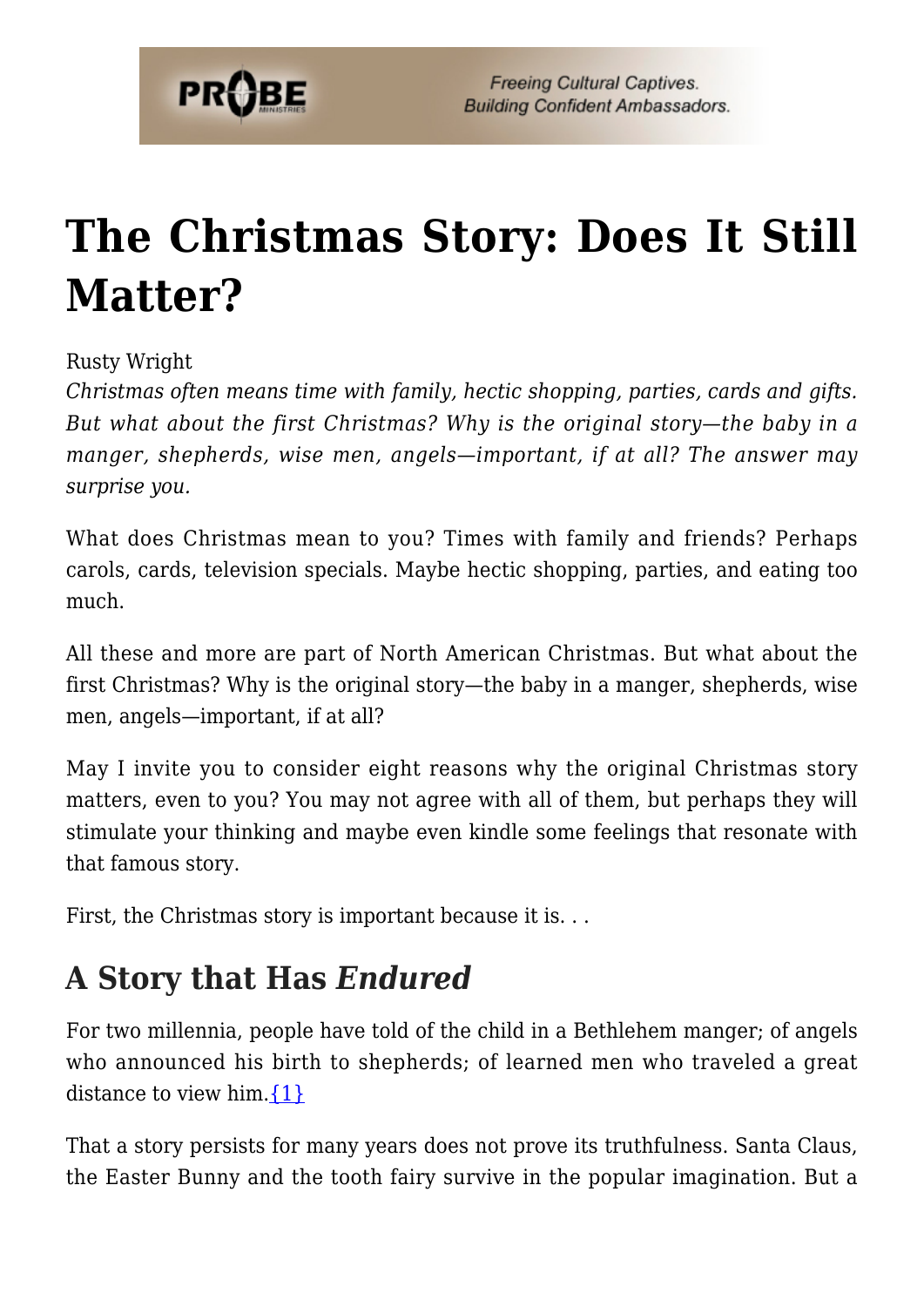

twenty-century tenure at least merits our consideration. What deep human longings does the Christmas story portray? Why has it connected so profoundly with millions of people? Is the story factual? Curiosity prompts further investigation.

Second, the Christmas story is also . . .

# **A Story of** *Hope* **and** *Survival*

Jesus' society knew great pain and oppression. Rome ruled. Corrupt tax collectors burdened the people. Some religious leaders even sanctioned physical beating of Jewish citizens participating in compulsory religious duties[.{2}](#page-8-1)

Joseph and his pregnant wife Mary traveled a long distance to Bethlehem to register for a census but could not obtain proper lodging. Mary bore her baby and laid him in a manger, a feeding trough for animals. Eventually, King Herod sought to kill the baby. Warned of impending risk, Joseph and Mary fled to Egypt, then returned home after Herod's death.

Imagine how Mary felt. Traveling while pregnant would be challenging. Fleeing to another nation lest some king slay your son would not be pleasant. Yet she, Joseph, and Jesus survived the ordeal.

In the midst of social and cultural challenges, the Christmas story offers hope and encouragement toward survival, hope of new life linked to something—someone—greater than oneself. One of Jesus' followers said Jesus' "name ... [would] be the hope of all the world." $\{3\}$ 

So, the Christmas story is important because it has endured and because it speaks of hope and survival.

Reason number three: the Christmas story is . . .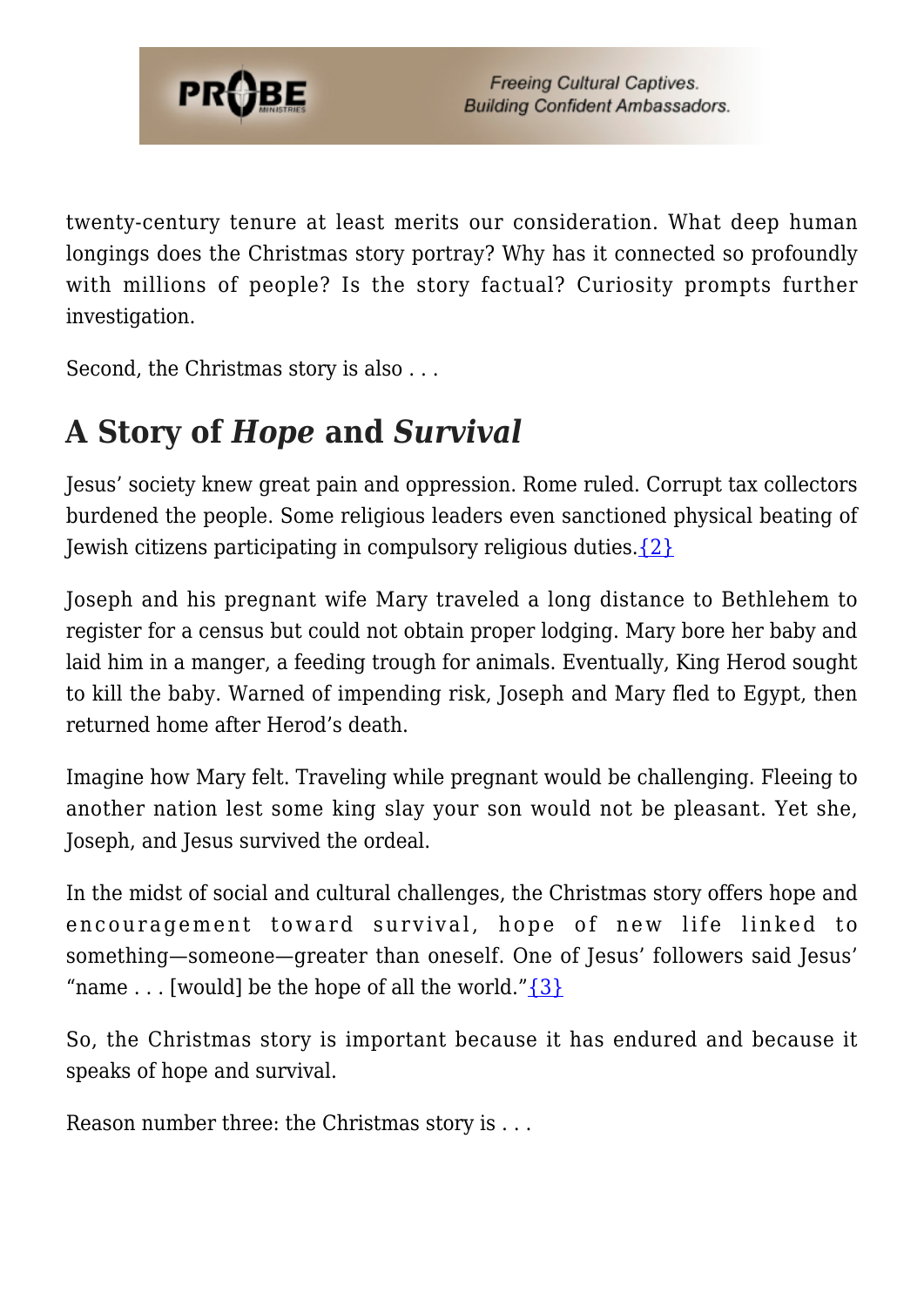

### **A Story of** *Peace* **and** *Goodwill*

Christmas carolers sing of "peace on earth." Greeting cards extol peace, families desire it, and the news reminds us of its fleeting nature.

I encountered ten-year-old Matt from Nebraska in a southern California restaurant men's room one afternoon. Alone and forlorn looking, he stood outside the lone stall.

"Could I ask a favor?" inquired the sandy haired youth. "The door to this stall has no lock. Would you watch and be sure that no one comes in on me?" "Sure," I replied, happy to guard his privacy. Matt noted, "In a lot of nice restaurants the stall doors don't have locks." "I know," I agreed. "You'd think they would."

After a pause, his high-pitched voice said, "You know what I wish? I wish there could be peace in all the earth and no more arguments or fighting so no one would have to die except by heart attacks." "That would be great," I agreed. "How do you think that could happen?" Matt didn't know.

"It seems that the Prince of Peace could help," I suggested. "Do you know who that is?" He didn't. "Well, at Christmas, we talk a lot about Jesus as the Prince of Peace," I explained.

"Oh, I see," conceded Matt. "I don't know about those things because I don't go to church. Do you know what it's like to be the only boy in your town who doesn't go to church? I do."

"Well, I'm a church member," I replied, "but really the most important thing is knowing Jesus Christ as your personal friend. When I was eighteen, some friends explained to me that He died and rose again for me and that I could begin a relationship with Him. It made a big difference and gave me a real peace inside. He can also bring peace between people."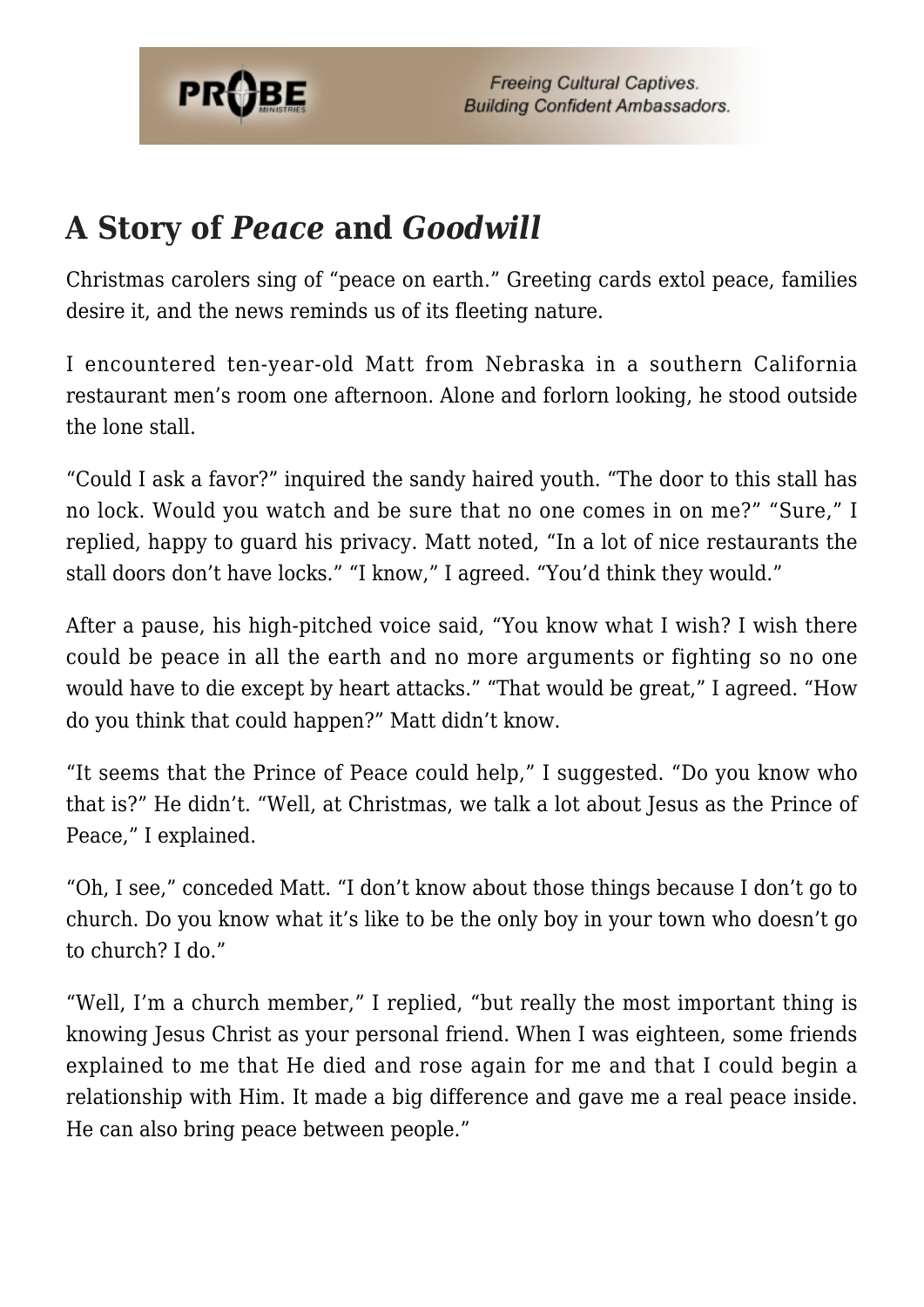

By now, Matt was out washing his hands as his father stuck his head in the door to hurry him along. I gave him a small booklet that explained more. "Thanks," smiled Matt as he walked out to join his family for lunch.

Psychologist Daniel Goleman in his bestselling book *Emotional Intelligence* tells of boarding a New York City bus to find a driver whose friendly greeting and positive disposition spread contagious warmth among the initially cold and indifferent passengers. Goleman envisioned a "virus of good feeling" spreading through the city from this "urban peacemaker" whose good will had softened hearts. $\{4\}$ 

The Christmas angel announced to some shepherds, "'Don't be afraid! . . . I bring you good news of great joy for everyone! The Savior—yes, the Messiah, the Lord—has been born tonight in Bethlehem, the city of David!" $\{5\}$  A crowd of angels then appeared praising God and proclaiming peace among people of good will. $\{6\}$ 

The Christmas story brings a message of peace that can soothe anxious hearts and calm interpersonal strife.

Reason number four: the Christmas story is . . .

# **A Story of** *Family*

Christmas is a time for family gatherings. This interaction can bring great joy or great stress. Estrangement or ill will from past conflicts can explode.

Joseph and Mary had their share of family challenges. Consider their circumstances. The historical accounts indicate that Joseph's fiancée became pregnant though she was a virgin. Mary believed an angel told her she was pregnant by God. Now, how would you feel if your fiancé/fiancée exhibited apparent evidence of sexual activity with someone else during your engagement?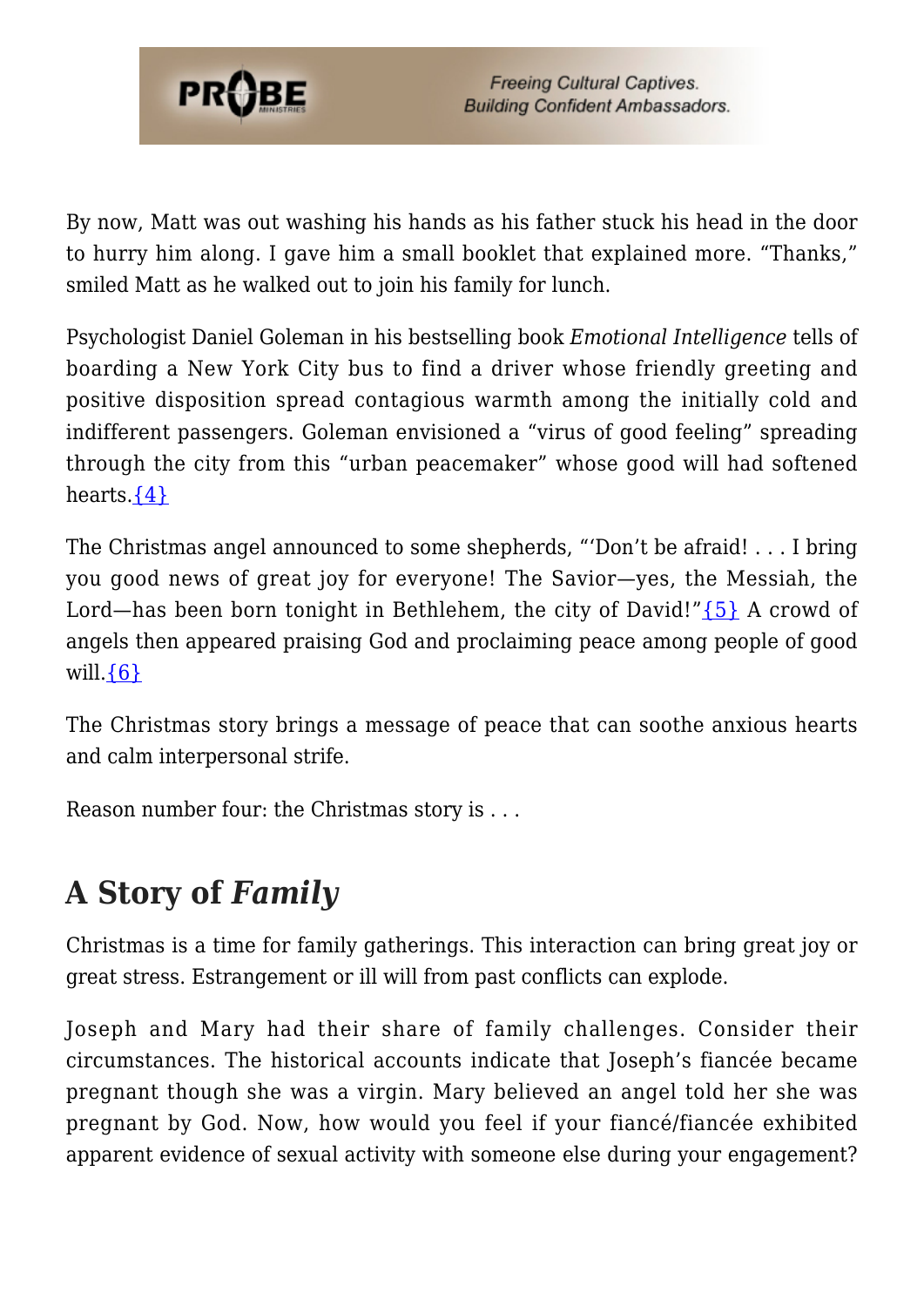

Suppose your intended said that God had sanctioned the whole thing. Would your trust and self-esteem take a nosedive? Would you cancel the wedding?

Joseph, described as "a just man, decided to break the engagement quietly, so as not to disgrace . . . [Mary] publicly." $\{7\}$  But an angel appeared to him in a dream, explaining that the child was conceived in her by God, and told him to "name him Jesus, for he will save his people from their sins." $\{8\}$  Joseph followed instructions and cared for his family. His continuing commitment to Mary and Jesus played a significant part in the boy's birth and early childhood. With God's help, the family overcame major obstacles. And so can your family.

Fifth, the story is Christmas is also . . .

# **A story of** *Humility*

When kings, presidents, and other rulers appear in public, great pomp often ensues. From a biblical perspective, God came first not as a ruling king but as a servant, a baby born in humble circumstances. His becoming human helps humans identify with Him.

Imagine that you and your child are walking in a field and encounter an ant pile with hundreds of ants scurrying about. In the distance, you see a construction bulldozer approaching. Suppose your child asks how to warn the ants of impending danger. You discuss various possibilities: shouting, holding up signs, etc. But the best solution would be if somehow your child could become an ant and warn them personally. Some ants might not believe the danger. But some might believe and take steps to ensure their safety.

Paul, an early follower of Jesus, wrote of the humility Jesus displayed by becoming human:

*Though he was God, he did not demand and cling to his rights as God. He made himself nothing; he took the humble position of a slave and appeared in human*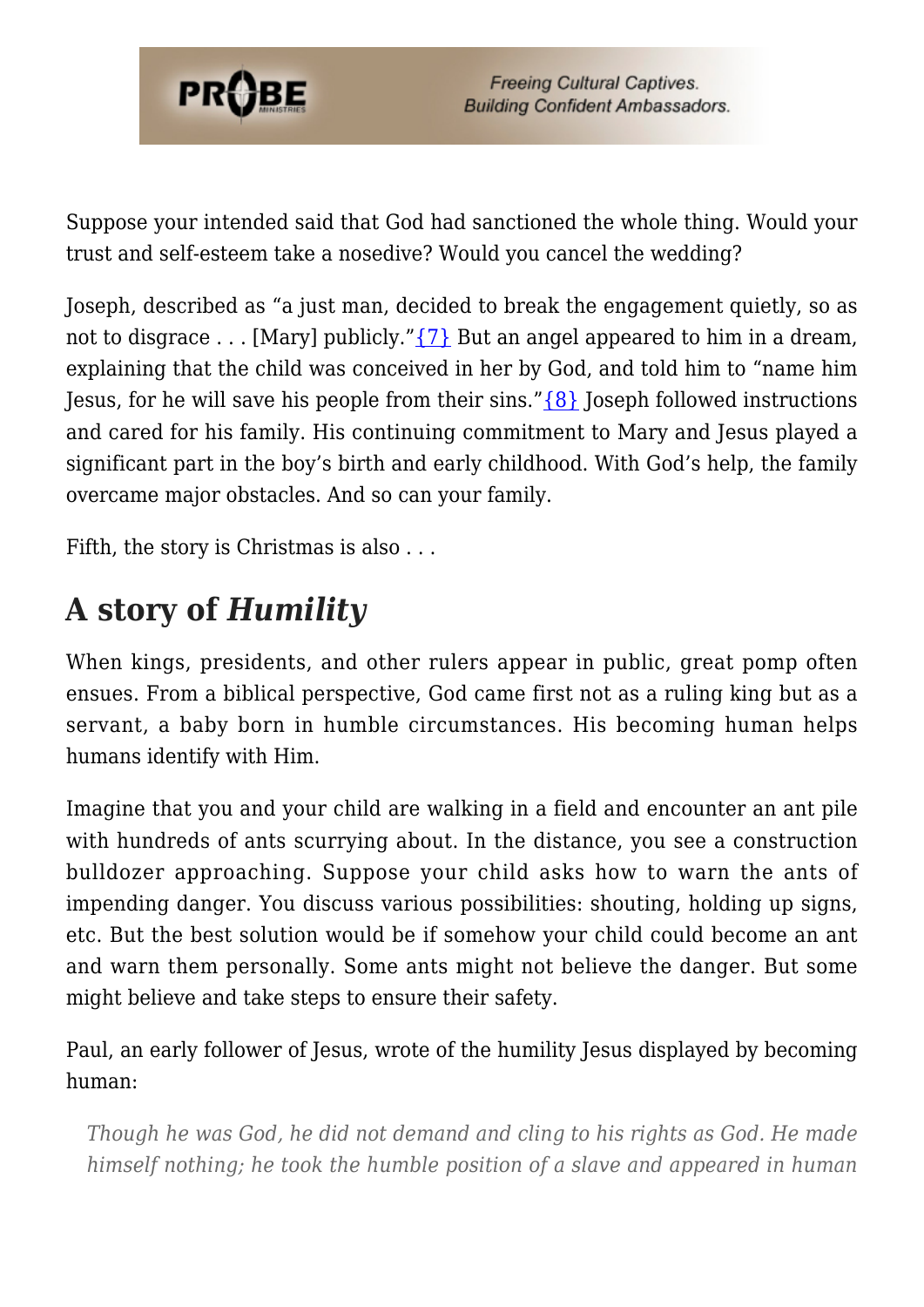

*form. And in human form he obediently humbled himself even further by dying a criminal's death on a cross. Because of this, God raised him up to the heights of heaven.[{9}](#page-8-8)*

The Christmas story speaks of family and humility. But is it true? $\{10\}$ 

Reason number six why the Christmas story matters: it is . . .

# **A Story that Was** *Foretold*

Jesus' followers noted numerous clues to his identity, prophecies written many years before His birth.[{11}](#page-8-10)

The Hebrew writer Micah told around 700 BC of deliverance through a coming Messiah or "Anointed One" from Bethlehem.  $\{12\}$  We know that "... Jesus was born in Bethlehem of Judea. . . ."[{13}](#page-8-12)

Isaiah, writing around 700 BC, foretold that the Messiah would be born of a virgin. He wrote, "The Lord himself will give you a sign: The virgin will be with child and will give birth to a son, and will call him Immanuel." $\{14\}$  The name "Immanuel" means "God is with us." Biblical accounts claim Jesus' mother was a virgin when she bore Him[.{15}](#page-8-14)

Additional prophecies concern the Messiah's lineage, betrayal, suffering, execution, and resurrection. Peter Stoner, a California mathematician, once calculated the probability of just eight of the 300 prophecies Jesus fulfilled coming true in one person due to chance alone. Using estimates that both he and classes of college students considered reasonable and conservative, Stoner concluded there was one chance in  $10^{17}$  that those eight were fulfilled by fluke.

He says  $10^{17}$  silver dollars would cover the state of Texas two feet deep. Mark one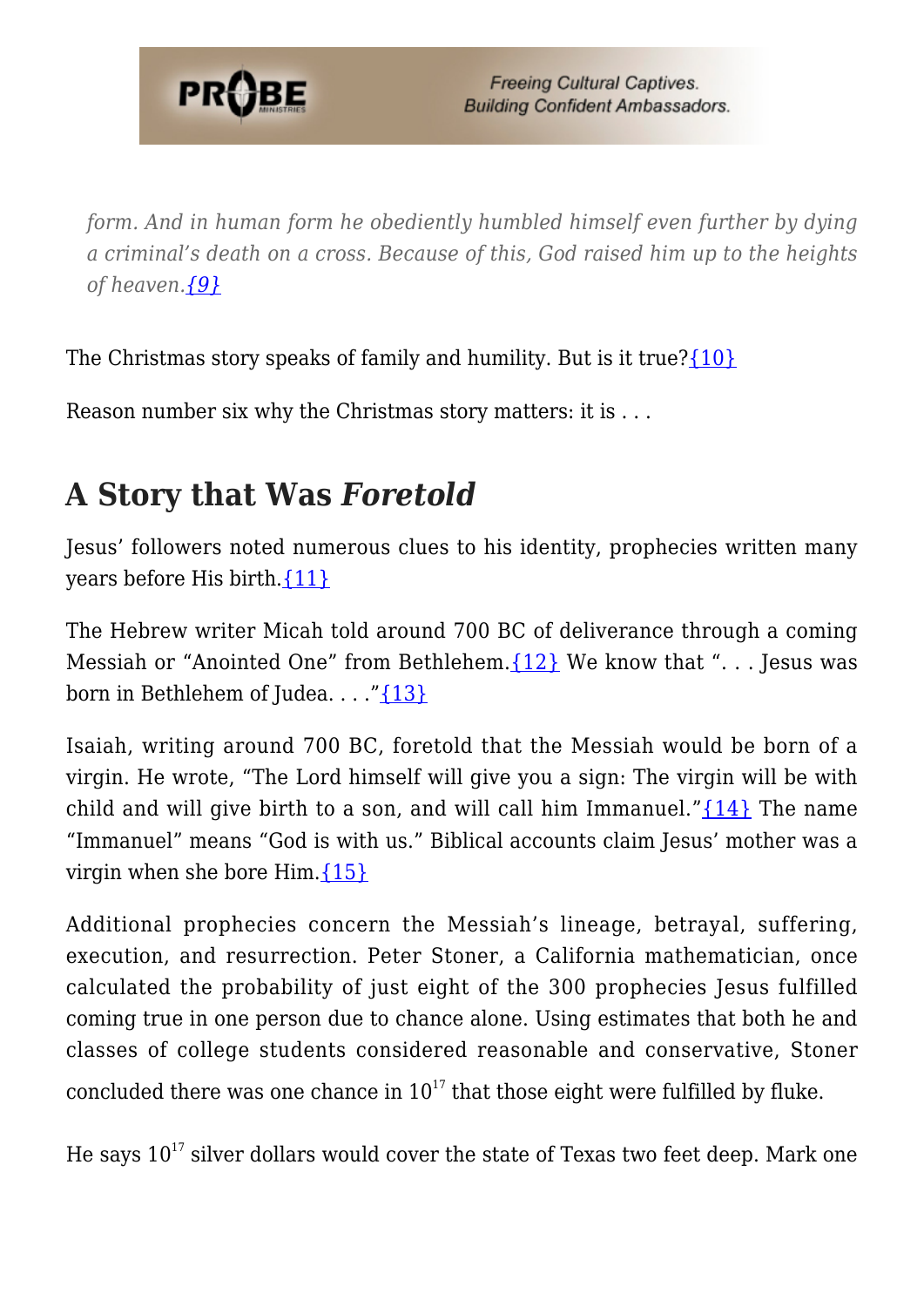

coin with red fingernail polish. Stir the whole batch thoroughly. What chance would a blindfolded person have of picking the marked coin on the first try? One

in  $10^{17}$ , the same chance that just eight of the 300 prophecies "just happened" to come true in this man, Jesus. $\{16\}$ 

In a similar vein, consider reason number seven why the original Christmas story matters. It is . . .

# **A Story that Has** *Substantial Support*

Can we trust the biblical accounts of the Christmas story? Three important points:

• *Eyewitness Testimony*. The Gospels—presentations of Jesus' life—claim to be, or bear evidence of containing, eyewitness accounts. In a courtroom, eyewitness testimony is among the most reliable evidence.

• *Early Date*. Dr. William F. Albright, one of the world's leading archaeologists, dated every book of the New Testament (NT) before about AD 80. $\{17\}$  There is no known record of NT factual authenticity ever being successfully challenged by a contemporary.

• *Manuscript Evidence*. Over 24,000 early manuscript copies of portions of the NT exist today. Concerning manuscript attestation, Sir Frederic Kenyon, director and principle librarian of the British Museum, concluded, "Both the authenticity and the general integrity of the books of the New Testament may be regarded as finally established." ${18}$ 

The Christmas story is notable for its enduring messages of hope, peace, goodwill, family and humility. It was foretold by prophets and has substantial manuscript support. But there is another reason for considering the story of Jesus' birth, perhaps the most important.

Reason number eight: the Christmas story is . . .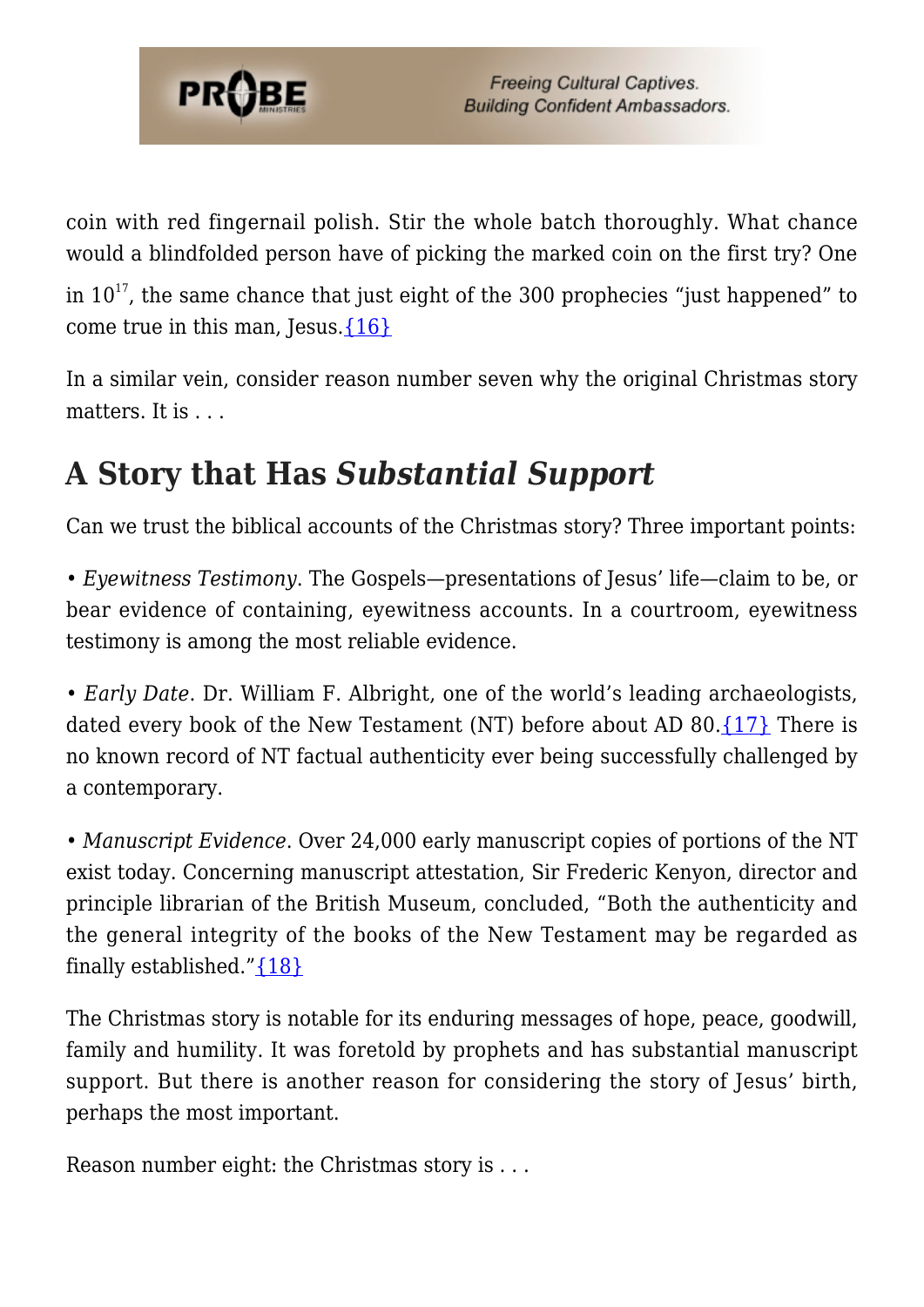

**Freeing Cultural Captives. Building Confident Ambassadors.** 

# **A Story of** *Love*

Jesus' followers taught that His conception and birth were part of a divine plan to bring us genuine peace, inner freedom, and self-respect. They believed the biblical God wants us to enjoy friendship with Him, and meaning and purpose. Alas, our own self-centeredness separates us from Him. Left to our own, we would spend both time and eternity in this spiritually unplugged state.

Jesus came to help plug us into God. Mary's baby was born to die, paying the penalty for our self-centeredness, which the biblical documents call "sin." If I had a traffic fine I could not pay, you could offer to pay it for me. When the adult Jesus died on the cross, He carried the penalty due all our sins then rose from the dead to give new life.

Jesus explained, "God so loved the world that he gave his only Son, so that everyone who believes in him will not perish but have eternal life."[{19}](#page-9-0) God can become your friend if you believe in Him, that is, if you trust Him to forgive you. He will never let you down.

Perhaps you are becoming aware of the importance of the Christmas story in your own life. Might you like to receive Jesus' free gift of forgiveness and place your faith in Him? You can celebrate this Christmas knowing that you are a member of His family. Perhaps you'd like to talk to Him right now. You might want to tell Him something like this:

*Jesus Christ, thanks for loving me, for dying for my sins and rising again. Please apply your death as the means of my forgiveness. I accept your pardon. Come and live in me and help me to become your close friend.*

If you made that decision to place your trust in Jesus, He has entered your life, forgiven you and given you eternal life. I encourage you to tell another of His followers about your decision and ask them to help you grow in faith. Call this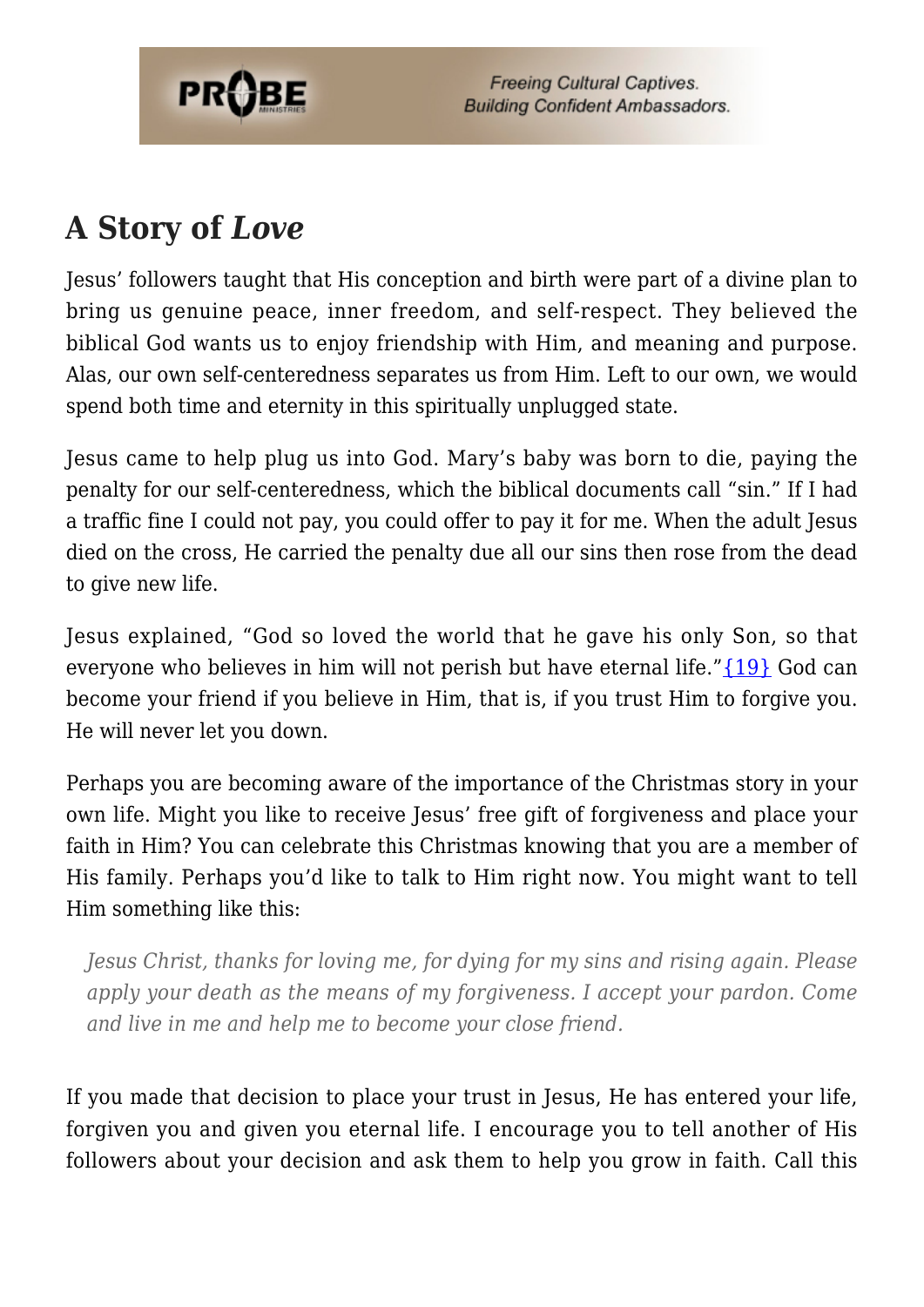

radio station or visit the Web site probe.org to learn more. Read the Bible to discover more about God. Begin with the Gospel of John, the fourth book in the New Testament, which is one of the easier ones to understand. Tell God what is on your heart, and tell others about the discovery you've made so they can know Him too.

Christmas is meant to celebrate peace and joy. Amidst the busyness of shopping, parties, presents, and fun, remember that the Prince of Peace came to spread peace and joy to all who believe in Him.

#### **Notes**

<span id="page-8-0"></span>1. Details of the Christmas story are in Luke 1-2 and Matthew 1:18-2:23.

<span id="page-8-1"></span>2. Alfred Edersheim, *The Life and Times of Jesus the Messiah* (Grand Rapids: Eerdmans, 1973 printing of the 1883 original), i:372.

<span id="page-8-2"></span>3. Matthew 12:21 NLT.

<span id="page-8-3"></span>4. Daniel Goleman, *Emotional Intelligence* (New York: Bantam Books, 1997), ix-x.

<span id="page-8-4"></span>5. Luke 2:10-11 NLT.

<span id="page-8-5"></span>6. Luke 2:13-14 NASB.

- <span id="page-8-6"></span>7. Matthew 1:19 NLT.
- <span id="page-8-7"></span>8. Matthew 1:21 NLT.
- <span id="page-8-8"></span>9. Philippians 2:6-9 NLT.

<span id="page-8-9"></span>10. For more on evidence for Jesus, see [www.WhoIsJesus-Really.com](http://www.WhoIsJesus-Really.com) and [www.probe.org](http://www.probe.org).

<span id="page-8-10"></span>11. For a summary of prophecies Jesus fulfilled, see Josh McDowell, *Evidence that Demands a Verdict* (San Bernardino, CA: Here's Life Publishers, 1979), 141-177.

- <span id="page-8-11"></span>12. Micah 5:2.
- <span id="page-8-12"></span>13. Matthew 2:1 NASB.
- <span id="page-8-13"></span>14. Isaiah 7:14 NIV.
- <span id="page-8-14"></span>15. Matthew 1:18, 22-25; Luke 1:27, 34.
- <span id="page-8-15"></span>16. Peter W. Stoner, *Science Speaks* (Chicago: Moody Press, 1969), 99-112.
- <span id="page-8-17"></span><span id="page-8-16"></span>17. McDowell, op. cit., 62-63.